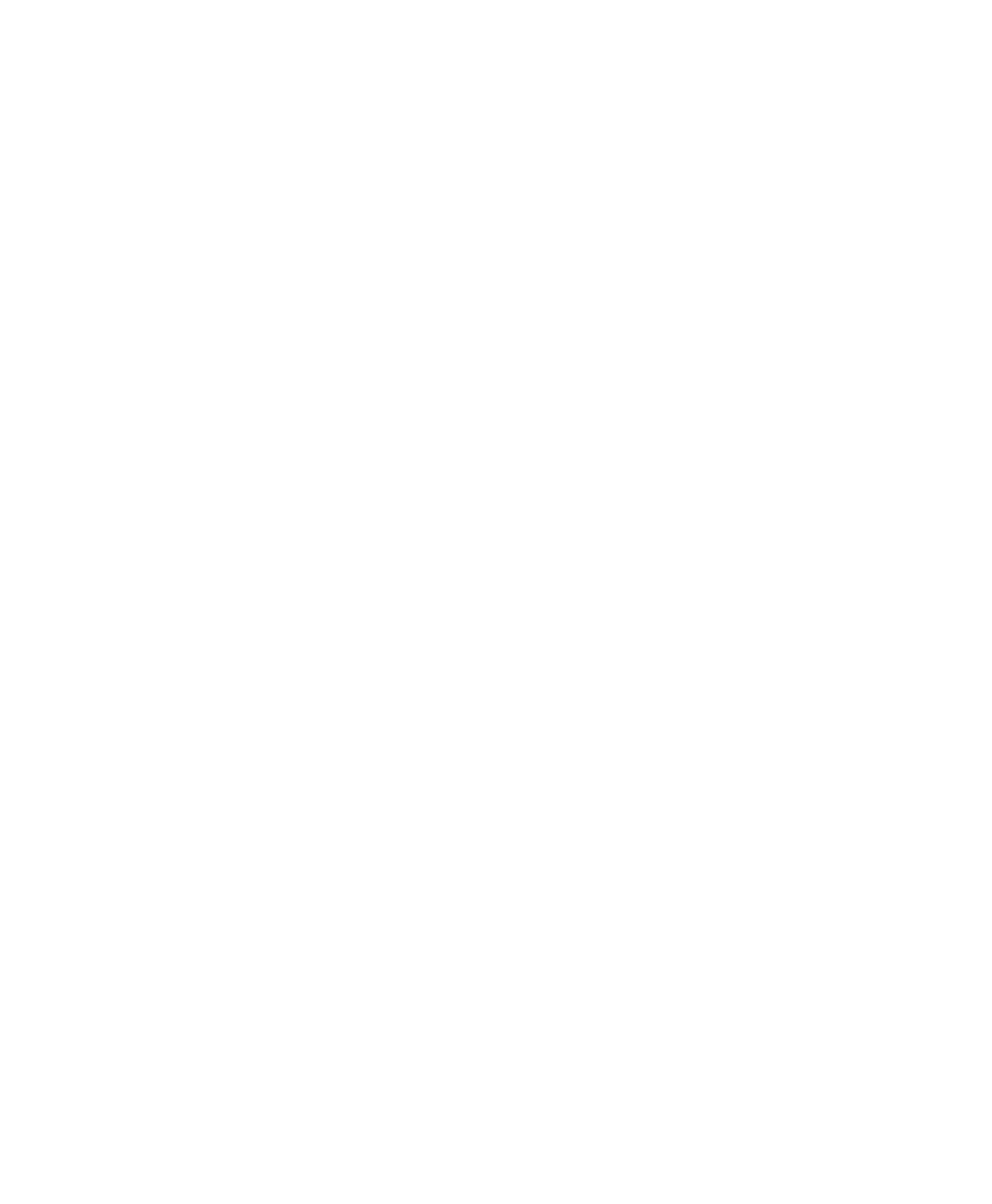## What **is a Healthy School?**

A Healthy School promotes the physical, mental, social and spiritual health of the whole school community. It is a healthy setting for living, learning and working.

### **The Healthy School program:**

- Involves the entire school community: students, parents, staff and community partners.
- Focuses on health topics identified by the school community.
- • Uses the *Foundations for a Healthy School* to comprehensively address a health topic(s) under the following areas:

### **Curriculum, Teaching & Learning**

Offering a wide range of opportunities for students to learn, practise and promote positive and healthy behaviours, and to practise how to lead healthy, active lives.

### **School & Classroom Leadership**

Creating a positive classroom and school environment by identifying shared goals and priorities that are responsive to the needs of the school community.

### **Student Engagement**

Students feel a sense of belonging at school; and are informed about, engaged with and empowered to participate in and lead academic and non-academic activities.

### **Social & Physical Environments**

Includes school led initiatives that support learning and contribute to the positive cognitive, emotional, social, and physical development of students.

### **Home, School & Community Partnerships**

Engages parents, school staff, organizations such as public health, social services, parks and recreation, and local businesses and community groups to help address the school's specific health topic(s).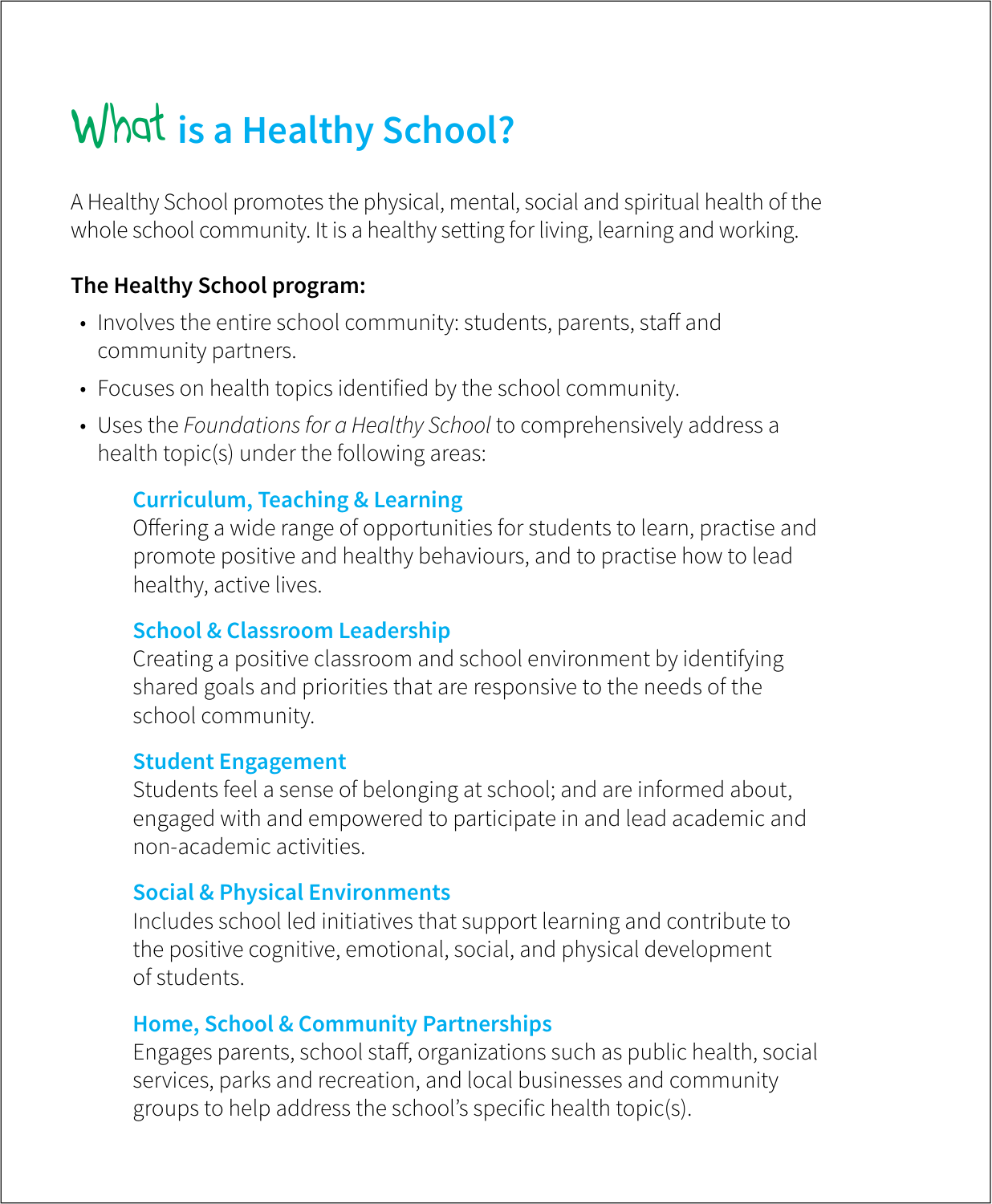## **Why Healthy Schools?**

The Ministry of Education states,

**Good food, daily physical activity and a healthy environment that supports learning and growth are vital to helping students reach their full potential."**

The World Health Organization recognizes,

**Overall child health status positively affects educational performance and attainment."**

Young people who feel connected to their school, and have positive relationships with their teachers and classmates are more likely to develop self-confidence and emotional well-being.

### **Benefits of a Healthy School**

**Healthy Schools promote youth engagement and resiliency, which helps students to:**

- Reduce the likelihood of risk taking behaviours.
- Develop a sense of pride, satisfaction and accomplishment in their achievements.
- Obtain a greater sense of empowerment, meaning and connectedness.
- Increase mental well-being.
- Develop positive relationships and environments.
- Use multiple approaches to address school needs.
- Gain leadership experience and the opportunity to earn community service hours.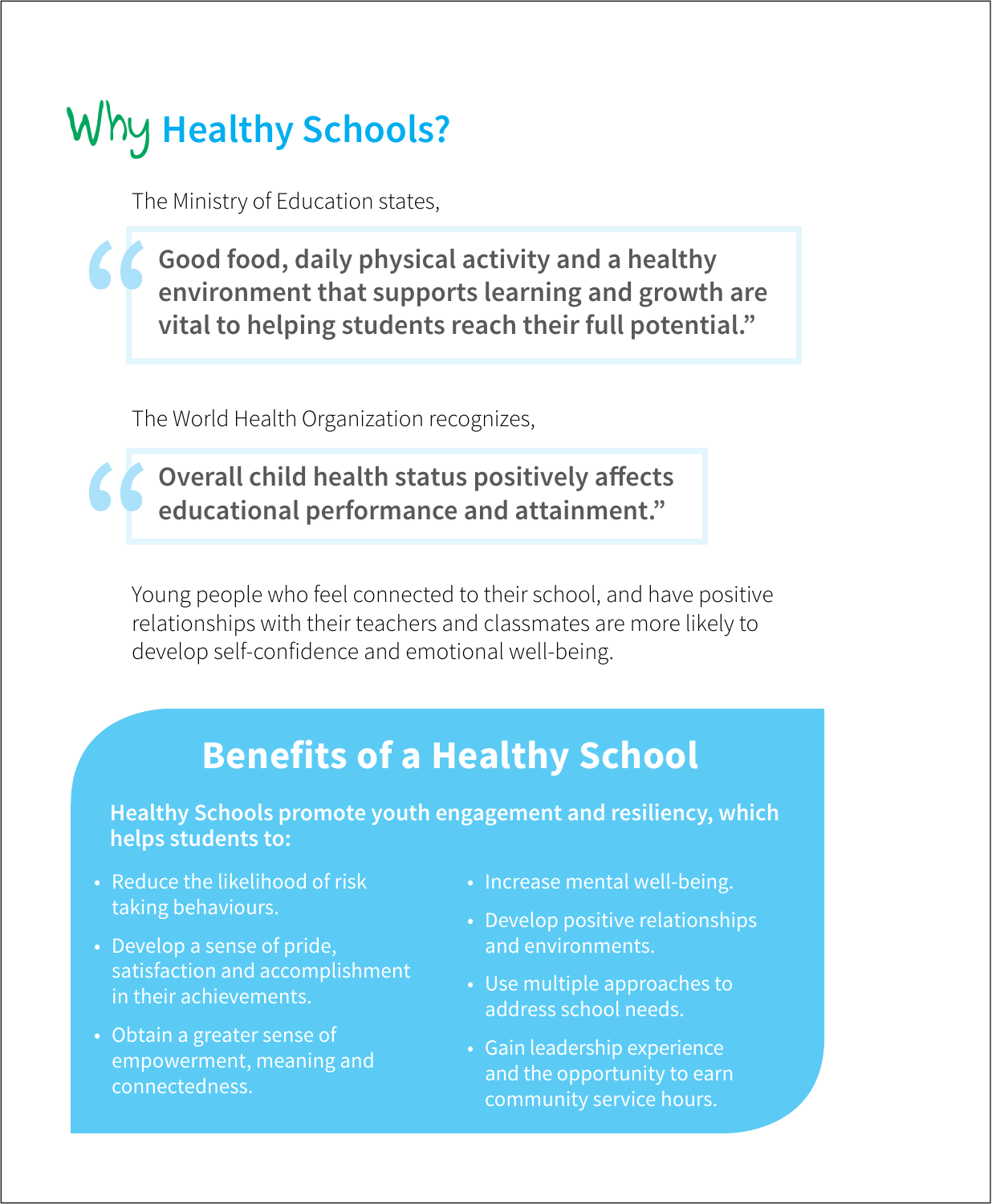## How **To Become a Healthy School**



**Talk with key stakeholders** at your school to see if the time is right to start a Healthy Schools program.



**Identify your champion** to engage the school community and provide leadership to your Healthy Schools program.

Now you are ready to get started with the Healthy Schools process:

| <b>STEP 1</b>     | Form a Healthy Schools committee. Identify an existing<br>committee, or form a new one made up of parents, students<br>and staff who can meet regularly.                                                                      |
|-------------------|-------------------------------------------------------------------------------------------------------------------------------------------------------------------------------------------------------------------------------|
| STEP <sub>2</sub> | Survey your school to identify strengths, needs, and topics of<br>interest. Based on the survey results, identify the health topic<br>priorities for your school (e.g. physical activity,<br>nutrition, mental health, etc.). |
| <b>STEP 3</b>     | Develop and carry out an action plan. Develop<br>an action plan with the committee to address<br>the health topic you choose. The action plan<br>outlines the activities to be implemented in<br>the school.                  |
| STEP <sub>4</sub> | Evaluate and celebrate achievements.<br>Review and evaluate the action plan<br>activities. Celebrate your success!                                                                                                            |

Call York Region Health Connection at **1-800-361-5653**, TTY **1-866-252-9933** to speak with a public health nurse who will provide ongoing support and share tips, resources and information.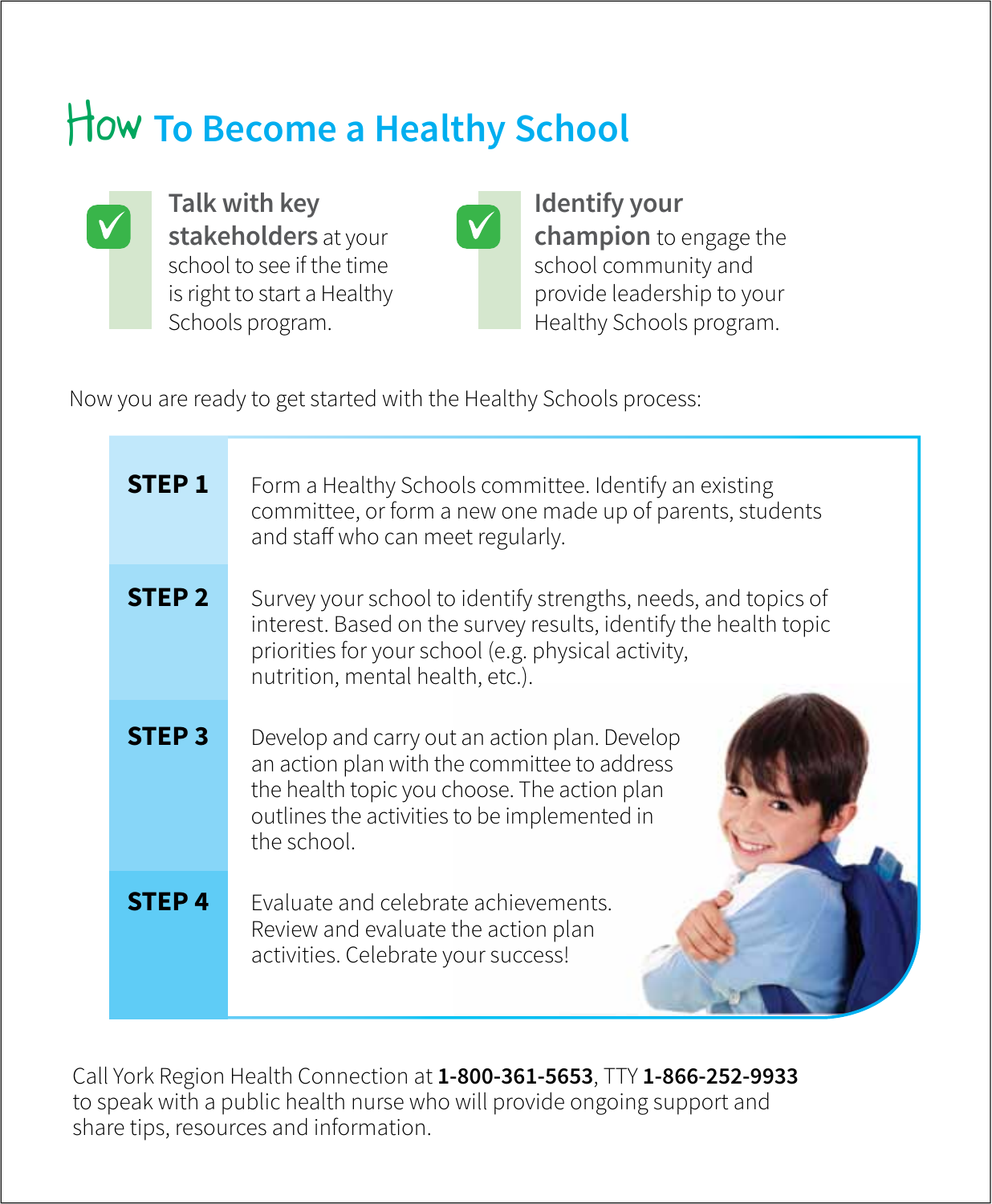### **Support Available to Your Healthy School**

York Region Community and Health Services provide support on a variety of topics. The health team consist of public health nurses, nutritionists, health inspectors and dental professionals.

#### **We can provide:**

- Ongoing consultation
- Resources
- Support for health policy development
- Links to community organizations
- Referrals to public health services
- Educational workshops
- Displays

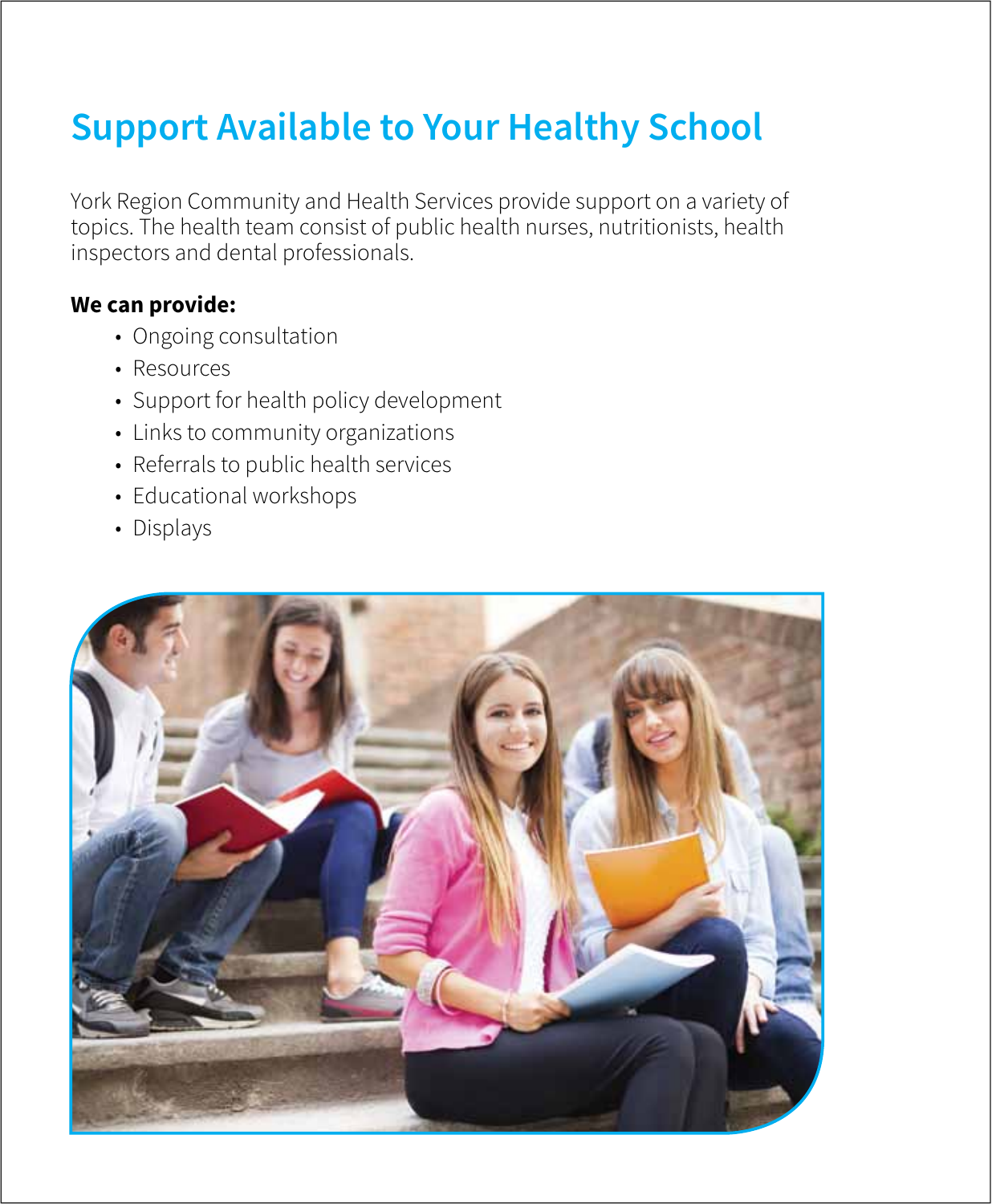### **Resources Available**

### **Support and resources are available on the following topics:**

- Early identification tools and resources
- Environmental health
- Food safety
- Hand washing
- Healthy eating and nutrition
- Healthy schools student clubs
- Injury prevention (home, recreational and road safety)
- Lyme disease
- Mental health promotion/ stigma reduction
- Physical activity
- Preconception health
- • Rabies
- Oral health
- Safe drinking water and beach water
- Sexual health
- • Student leadership
- Substance misuse prevention
- Sun safety
- Tattooing and body piercing
- Tobacco-free living
- Vaccine preventable disease (Hepatitis B, Meningitis) and Human Papillomavirus (HPV) immunizations
- West Nile virus
- Youth engagement